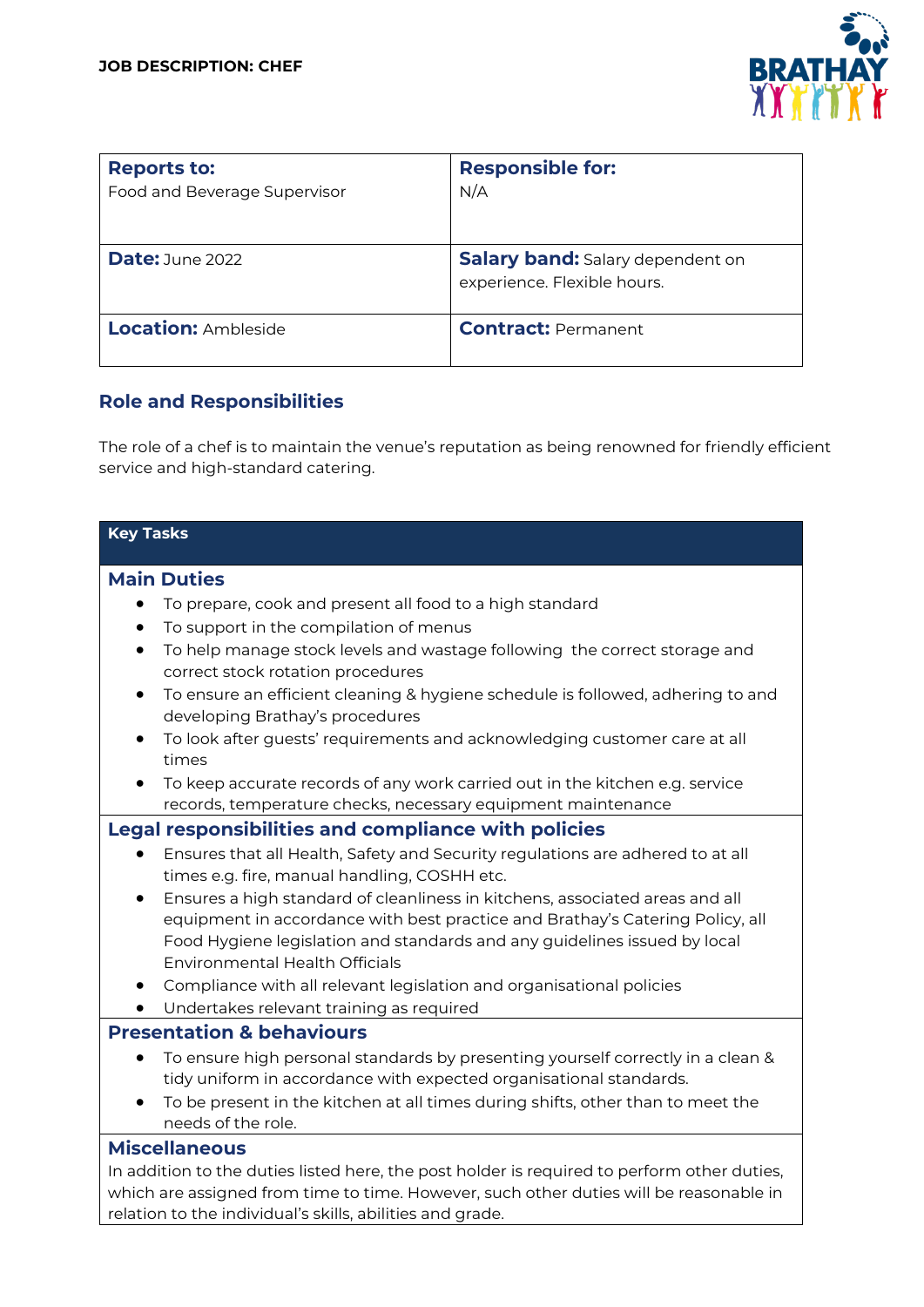

## **Skills and Experience:**

#### **Essential**

- A passion for food preparation, presentation and excellent customer service
- Methodical, with good attention to detail
- Good time management skills, with the ability to prioritise and work to agreed deadlines
- Ability to build effective relationships with clients
- Self-motivated, with ability to work on own initiative
- Problem-solving skills and ability to remain calm under pressure
- Ability to 'think on your feet' and respond to customer need
- Experience relevant to the role, including experience of dealing with the general public and a pleasant manner
- Ability to work on own initiative, as well as part of a team
- Knowledge of food hygiene and other relevant practice (e.g. HACCP etc.)
- Good spoken & written English
- Ability to cost menus
- Basic IT skills

### **Desirable**

- Previous experience of providing excellent customer service within a hospitality/catering environment, with an appreciation of customer expectations and commercial demands
- Competent user of email and internet, spread sheets, word processing, and databases (preferably MS Office)

### **Education and Qualifications:**

### **Essential**

- Relevant industry qualifications (e.g., Food Hygiene, Manual Handling, First Aid etc.)
- Industry qualification relating to catering (e.g., Hospitality and Catering level 2)

### **Desirable**

- Educated to GCSE standard or equivalent in Maths and English
- Current driving licence
- PCV/D1 driving licence
- MS Office Suite
- Commitment and track record of consistent personal development

## **Limits of Authority**

Limits of financial authority are set out in the following documents, all of which are available on the intranet:

- Scheme of Delegation Detailed
- Scheme of Delegation Matters Reserved for the Board
- Expenditure authorisation